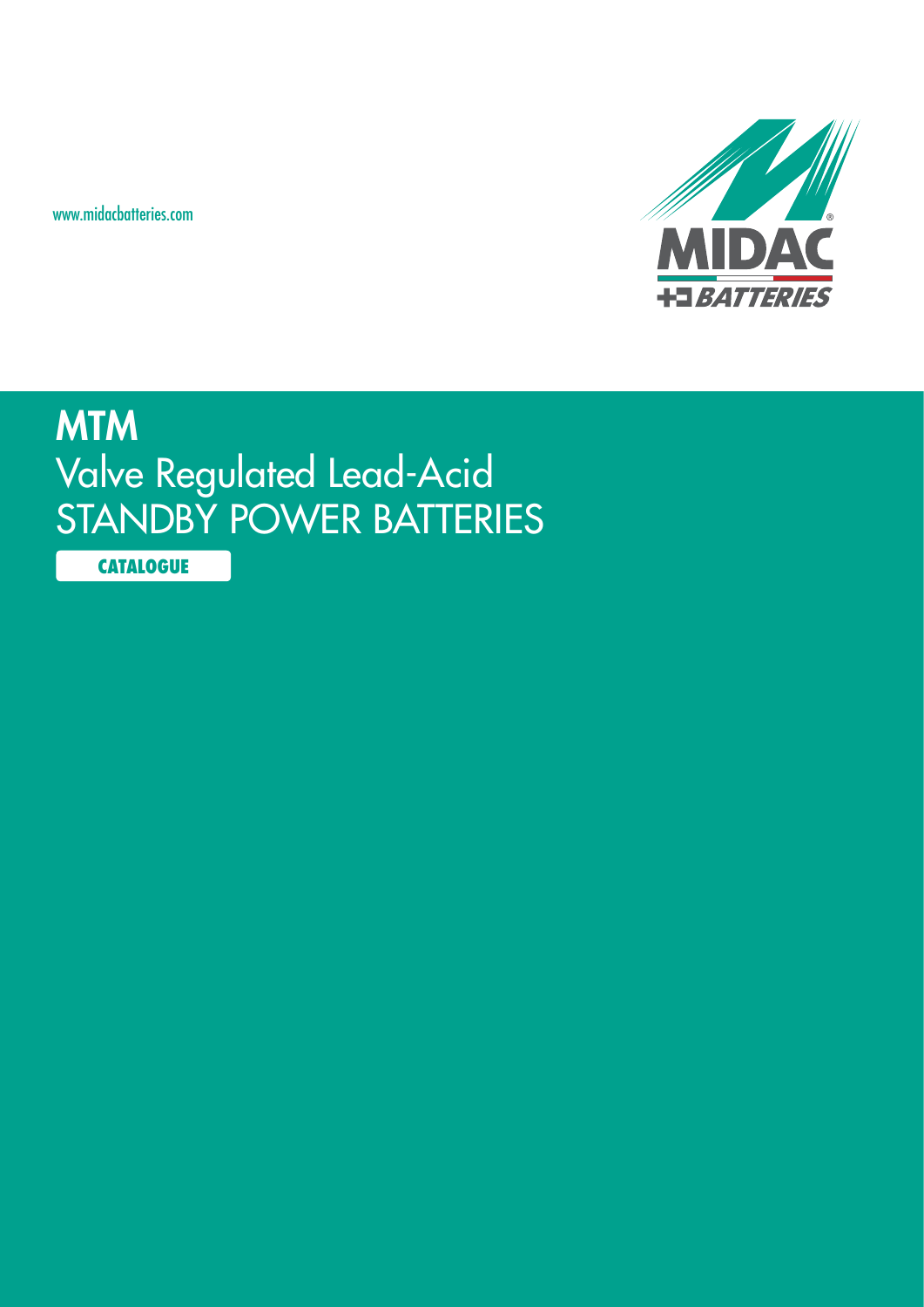# **MTM** RANGE



# **Advantages**

- √ 10+ years Design Life
- √ High-rate performance
- √ Maximum charging efficiency
- √ Easy handling
- √ Easy installation: vertical or horizontal

# **Main Applications**

- √ UPS units
- √ Emergency power
- √ Generators starting
- √ EPS units

# **Standard Ref.** √ EN 60896-21

√ EN 60896-22 √ EN 50272-2

# **SPECIFICATION**

- 
- 
- 
- 
- 
- 
- 
- 
- 
- 
- 
- √ Terminal hardware Stainless steel + cover
- √ Positive plates Flat pasted plate with lead-tin-calcium grid alloy (radial design) √ Negative plates Flat pasted plate with lead-calcium grid alloy (radial design) √ Separators Microporous AGM separator √ Container High-strength opaque ABS (option: available in Flame Retardant UL94 V0 version) √ Lid High-strength opaque ABS (option: available in Flame Retardant UL94 V0 version) √ Electrolyte Absorbed sulfuric acid √ Terminal Posts High-conductivity terminals with threaded insert √ Posts sealing Double sealing on HQ post finishing √ Vents One way valve with integrated flame arrestor √ Plates suspension Bottom supported √ Inter-cell connectors Plated copper bar + cover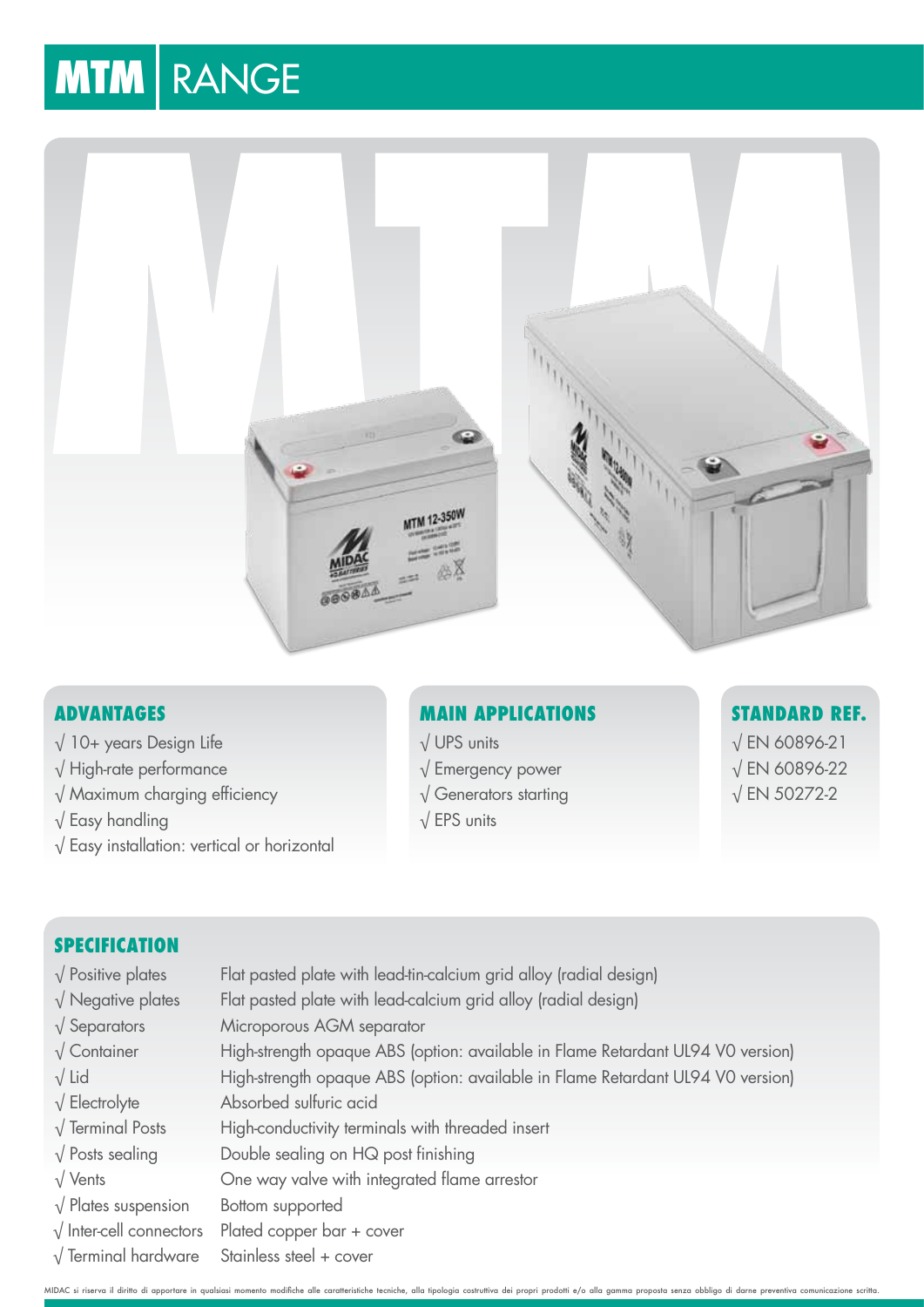# Valve Regulated Lead-Acid | STANDBY POWER BATTERIES **CATALOGUE**

| <b>Type</b>         | <b>Nominal</b><br><b>Voltage</b> | <b>Actual</b><br>Capacity<br>to 1.80Vpc | <b>Actual</b><br><b>Power</b><br>to 1.60Vpc | <b>Ri</b> | <b>Isc</b> |               | <b>Dimensions (mm)</b> | <b>Weight</b>                   | <b>Terminals</b> |                                       |
|---------------------|----------------------------------|-----------------------------------------|---------------------------------------------|-----------|------------|---------------|------------------------|---------------------------------|------------------|---------------------------------------|
|                     | $\mathbf{v}$                     | at 20°C<br>Ah/10hrs                     | at 20°C<br>W/10min                          | mOhm      | kA         | <b>Length</b> | <b>Width</b>           | <b>Overall</b><br><b>Height</b> | Kg               |                                       |
| <b>MTM 12-233W</b>  | 12                               | 41                                      | 233                                         | 11,690    | 1,090      | 196,0         | 165,0                  | 170,0                           | 14,0             | $(2x)$ D <sub>16</sub> M <sub>6</sub> |
| <b>MTM 12-280W</b>  | 12                               | 50                                      | 280                                         | 10,640    | 1,220      | 228,0         | 138,0                  | 213,0                           | 17,2             | $(2x)$ D <sub>16</sub> M <sub>6</sub> |
| <b>MTM 12-310W</b>  | 12                               | 60                                      | 310                                         | 9,200     | 1,360      | 350,0         | 167,0                  | 179,0                           | 23,5             | $(2x)$ D <sub>16</sub> M <sub>6</sub> |
| <b>MTM 12-320W</b>  | 12                               | 64                                      | 320                                         | 9,720     | 1,280      | 259,0         | 168,0                  | 212,5                           | 21,8             | $(2x)$ D <sub>16</sub> M <sub>6</sub> |
| <b>MTM 12-350W</b>  | 12                               | 69                                      | 350                                         | 7,200     | 1,760      | 259,0         | 168,0                  | 212,5                           | 24,0             | $(2x)$ D <sub>16</sub> M <sub>6</sub> |
| <b>MTM 12-375W</b>  | 12                               | 78                                      | 375                                         | 6,424     | 1,970      | 350,0         | 167,0                  | 179,0                           | 24,6             | $(2x)$ D <sub>16</sub> M <sub>6</sub> |
| <b>MTM 12-440W</b>  | 12                               | 83                                      | 440                                         | 5,722     | 2,213      | 305,0         | 168,0                  | 212,5                           | 26, 6            | $(2x)$ D <sub>16</sub> M <sub>6</sub> |
| <b>MTM 12-470W</b>  | 12                               | 92                                      | 470                                         | 5,275     | 2,393      | 329,0         | 172,0                  | 223,0                           | 29,9             | $(2x)$ D18 M8                         |
| <b>MTM 12-535W</b>  | 12                               | 110                                     | 535                                         | 6,380     | 2,000      | 407,0         | 173,0                  | 231,0                           | 37,2             | $(2x)$ D18 M8                         |
| <b>MTM 12-620W</b>  | 12                               | 125                                     | 620                                         | 5,570     | 2,270      | 345,0         | 172,0                  | 278,0                           | 41,7             | $(2x)$ D18 M8                         |
| <b>MTM 12-650W</b>  | 12                               | 140                                     | 650                                         | 4,670     | 2,700      | 483,0         | 171,0                  | 223,0                           | 45,7             | $(2x)$ D18 M8                         |
| <b>MTM 12-830W</b>  | 12                               | 185                                     | 830                                         | 3,620     | 3,520      | 234,0         | 522,0                  | 223,0                           | 62,5             | $(2x)$ D18 M8                         |
| <b>MTM 12-1000W</b> | 12                               | 231                                     | 1000                                        | 2,760     | 4,650      | 271,0         | 534,0                  | 236,0                           | 77,2             | $(2x)$ D18 M8                         |

## **DISCHARGE CURRENT (A) to 1.80 Vpc at 20°C**

|                     | <b>Minutes</b> |              |       |       |       |       |       | <b>Hours</b> |      |      |      |      |      |          |       |       |      |      |      |      |      |
|---------------------|----------------|--------------|-------|-------|-------|-------|-------|--------------|------|------|------|------|------|----------|-------|-------|------|------|------|------|------|
| <b>Type</b>         |                | $\mathbf{2}$ | 10    | 15    | 20    | 30    |       | 2            | 3    | 5    |      | 8    | 10   | $12 \,$  | 20    | 24    | 48   | 72   | 100  | 120  | 240  |
| <b>MTM 12-233W</b>  | 189.0          | 119,3        | 92,2  | 74,4  | 63.3  | 48,5  | 29.3  | 16,5         | 11,3 | 7,5  | 6.4  | 5,0  | 4,1  | 3,55     | 2,23  | 1,90  | 1.01 | 0.64 | 0,47 | 0,40 | 0.21 |
| <b>MTM 12-280W</b>  | 211.4          | 145,2        | 104,0 | 86,2  | 73,3  | 55,0  | 32,5  | 19,0         | 13,6 | 9,0  | 7,8  | 6,1  | 5,0  | 4,39     | 2,72  | 2,40  | 1,24 | 0,78 | 0,58 | 0,49 | 0,26 |
| <b>MTM 12-310W</b>  | 249,9          | 172,8        | 130,6 | 106,8 | 89,4  | 67,6  | 38,9  | 22,7         | 15,8 | 10,5 | 9,1  | 7,1  | 6,0  | 5,08     | 3,22  | 2,72  | 1,46 | 0,92 | 0,68 | 0,58 | 0,30 |
| <b>MTM 12-320W</b>  | 269,5          | 185.2        | 134,0 | 113,1 | 95,7  | 72,5  | 42,1  | 24,9         | 17,5 | 11,5 | 10,2 | 8,3  | 6,4  | 5,80     | 3,47  | 3,20  | 1.57 | 0,99 | 0,74 | 0,62 | 0,33 |
| <b>MTM 12-350W</b>  | 285.4          | 196.8        | 145.7 | 121,5 | 102,6 | 77,3  | 45.6  | 26,7         | 18.7 | 12,4 | 11.1 | 8.9  | 6,9  | 40<br>6. | 3.7   | 3,54  | 1.68 | 1,06 | 0,79 | 0,67 | 0,35 |
| <b>MTM 12-375W</b>  | 305.7          | 212.6        | 161,7 | 135,2 | 112,5 | 85,0  | 50,5  | 28,1         | 20,5 | 14,1 | 11,8 | 9,3  | 7,8  | 6.45     | 4,11  | 3,38  | 1,86 | 1,18 | 0,87 | 0,74 | 0,39 |
| <b>MTM 12-440W</b>  | 315.0          | 200.0        | 166.9 | 141,0 | 117.0 | 85,0  | 52,0  | 30,7         | 21,5 | 14,7 | 12,6 | 10,0 | 8,3  | 7.11     | 4,46  | 3,82  | 2,02 | 1,28 | 0,95 | 0,80 | 0,42 |
| <b>MTM 12-470W</b>  | 332,5          | 225.3        | 179,1 | 148,8 | 126,7 | 95,0  | 57,6  | 33,6         | 23,9 | 15,8 | 13,6 | 10,8 | 9,2  | 7,69     | 4,70  | 4,10  | 2,13 | 1,35 | 1,00 | 0,85 | 0,44 |
| <b>MTM 12-535W</b>  | 420.0          | 326.3        | 231,5 | 181,2 | 156,2 | 124,2 | 72.0  | 43,7         | 30,0 | 19,9 | 17,5 | 13,8 | 11,0 | 9.76     | 5,94  | 5,33  | 2,70 | 1,70 | 1,26 | 1,07 | 0,56 |
| <b>MTM 12-620W</b>  | 472,5          | 332,7        | 259,3 | 208,2 | 176.7 | 135,4 | 81,0  | 47,2         | 33,3 | 21,8 | 18,9 | 15,1 | 12,5 | 10,83    | 6,68  | 5,74  | 3,03 | 1,92 | 1,42 | 1,20 | 0,63 |
| <b>MTM 12-650W</b>  | 525.0          | 390.0        | 289.0 | 232,0 | 196,0 | 146.0 | 89.0  | 52,4         | 36,9 | 24,5 | 21,2 | 17,0 | 14,0 | 12,00    | 7,43  | 6,68  | 3,37 | 2,13 | 1,58 | 1,33 | 0,70 |
| <b>MTM 12-830W</b>  | 700.0          | 490.0        | 374,0 | 320,0 | 273,0 | 206,0 | 123,0 | 71,8         | 50,0 | 33,0 | 29,0 | 23,1 | 18,5 | 16,16    | 9,90  | 8,40  | 4,72 | 2,97 | 2,10 | 1,78 | 0,93 |
| <b>MTM 12-1000W</b> | 787.5          | 576.0        | 469.0 | 373.0 | 311.0 | 240.0 | 149.0 | 86.5         | 61.4 | 41,0 | 35,3 | 27.6 | 23,1 | 19.79    | 12.38 | 10.73 | 5,62 | 3,55 | 2,63 | 2,15 | 1.16 |

## **DISCHARGE POWER (Wpc) to 1.60 Vpc at 20°C**

| <b>Type</b>         | <b>Minutes</b> |              |                      |       |       |       |       | <b>Hours</b> |       |      |      |      |      |       |       |       |       |      |      |      |      |
|---------------------|----------------|--------------|----------------------|-------|-------|-------|-------|--------------|-------|------|------|------|------|-------|-------|-------|-------|------|------|------|------|
|                     |                | $\mathbf{2}$ | 10                   | 15    | 20    | 30    |       | $\mathbf{2}$ | 3     | F    |      | 8    | 10   | 12    | 20    | 24    | 48    | 72   | 100  | 120  | 240  |
| <b>MTM 12-233W</b>  | 467.1          | 288.9        | 233.0                | 178,0 | 142.0 | 103.4 | 59,9  | 35,4         | 24,0  | 16,2 | 13,8 | 10.6 | 8,7  | 7,51  | 4,45  | 4.06  | 2,05  | 1,30 | 0,95 | 0,80 | 0,42 |
| <b>MTM 12-280W</b>  | 522,5          | 355.2        | 280.0                | 210,6 | 168,0 | 123,0 | 70,0  | 40,3         | 28,3  | 18,6 | 15,8 | 12,3 | 10,1 | 8,69  | 5,44  | 4,74  | 2,51  | 1,58 | 1,16 | 0,98 | 0,51 |
| <b>MTM 12-310W</b>  | 600.3          | 393.5        | 310,0                | 249.5 | 194.7 | 141.5 | 82,1  | 45,8         | 32,7  | 21,3 | 18,4 | 14.3 | 11,8 | 10.03 | 6,43  | 5,56  | 2,96  | 1,87 | 1,37 | 1,16 | 0,60 |
| <b>MTM 12-320W</b>  | 646,5          | 399.7        | 320.0                | 242.1 | 201,0 | 148,4 | 83,7  | 47,5         | 33,8  | 22,1 | 18,8 | 14,7 | 12,2 | 10,38 | 6,93  | 5,76  | 3,19  | 2,02 | 1,47 | 1,24 | 0,65 |
| <b>MTM 12-350W</b>  | 687.4          | 437.1        | 350,0                | 266.4 | 221,0 | 163,1 | 91,5  | 51,9         | 36,8  | 24,0 | 20,6 | 16,  | 13,3 | 11.43 | 7,42  | 6,38  | 3,42  | 2,16 | 1,58 | 1,33 | 0,70 |
| <b>MTM 12-375W</b>  | 721.6          | 475.6        | 375,0                | 290,5 | 236,0 | 172,2 | 98,8  | 55,6         | 39,3  | 26,0 | 22,1 | 17,2 | 14,2 | 12,24 | 8,21  | 6,63  | 3,78  | 2,39 | 1,74 | 1,42 | 0,77 |
| <b>MTM 12-440W</b>  | 778.5          | 549.6        | 440.0                | 328.7 | 265.7 | 199.9 | 114.8 | 65,0         | 46.4  | 30,2 | 25,8 | 20,2 | 16,7 | 13,60 | 8,90  | 7,22  | 3.97  | 2,46 | 1,89 | 1,53 | 0,84 |
| <b>MTM 12-470W</b>  | 821.8          | 591.2        | 470.0                | 362,6 | 292,4 | 213,2 | 122,5 | 69,8         | 48,7  | 33,0 | 28,3 | 22,0 | 17,9 | 15,21 | 9,40  | 8,42  | 4,33  | 2,73 | 2.04 | 1,65 | 0,88 |
| <b>MTM 12-535W</b>  | 1038.0         | 668.2        | 535.0                | 433.1 | 360,6 | 271,2 | 160,7 | 91,4         | 63,7  | 42,0 | 35,7 | 27,8 | 23,0 | 19,82 | 11,87 | 10,74 | 6,25  | 3,90 | 2.91 | 1,20 | 0,13 |
| <b>MTM 12-620W</b>  | 1167.8         | 740.0        | 620,0                | 483.4 | 397.7 | 295,3 | 173.6 | 99,4         | 68,3  | 46,5 | 39,4 | 30.7 | 25,3 | 21,86 | 13,36 | 11,88 | 7,03  | 4,31 | 3,27 | 1,35 | 0,14 |
| <b>MTM 12-650W</b>  | 1297.5         | 840.0        | 650.0                | 526.0 | 438.0 | 330,0 | 192,0 | 109,7        | 77,5  | 51,9 | 44,7 | 34.0 | 27,9 | 24,21 | 14,84 | 12,89 | 8,26  | 5,05 | 3,62 | 1,50 | 0,16 |
| <b>MTM 12-830W</b>  | 1730.0         | 1037.0       | 830,0                | 672,0 | 559.0 | 422,0 | 245.0 | 141,5        | 98,9  | 64,9 | 55,5 | 43,2 | 35,6 | 30,07 | 19,79 | 16,46 | 10,95 | 6,67 | 4.68 | 2,00 | 0,21 |
| <b>MTM 12-1000W</b> |                |              | 1946.3 1249,0 1000,0 | 807.0 | 674.0 | 507.0 | 298.0 | 170.5        | 118.7 | 78,2 | 66.9 | 52,3 | 42,9 | 37,08 | 24,73 | 19,83 | 13,01 | 7,97 | 5.77 | 2,50 | 0,26 |